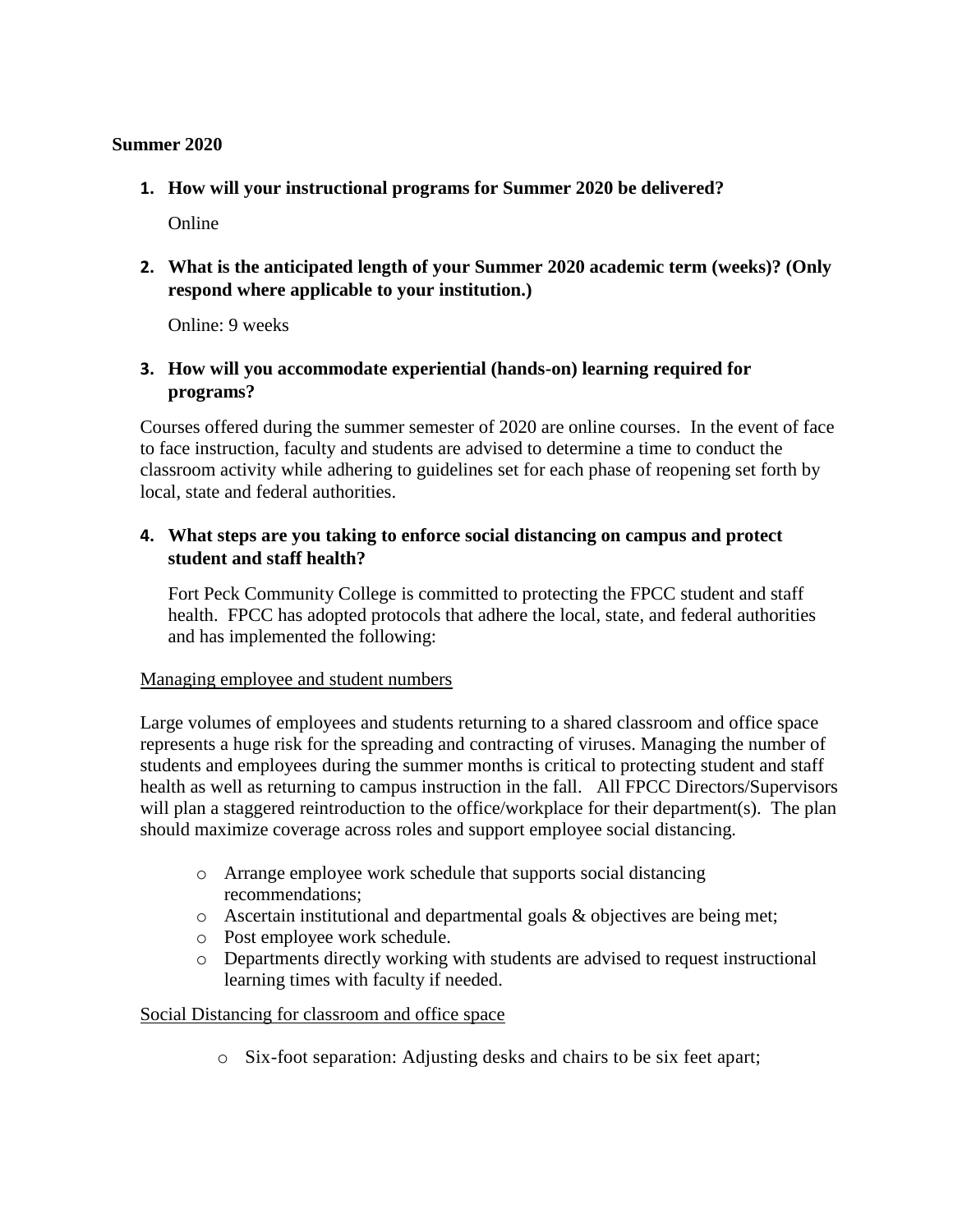- o Avoiding groups and gatherings: Students are restricted access to common areas; attending class online when possible; and FPCC is committed to minimizing or eliminating shared equipment.
- o Employees who are sick will be sent home and advised to seek medical assistance and Covid-19 testing;
- o Entry ways should be locked and secure to control point of entry until classrooms are fully open to the public (Administration will announce) and contact notice posted on all doorways and website to support controlled access.

# Physical Classroom Space Set UP

Administration at Fort Peck Community College toured campus building and determined:

- o Prior to students experiential learning on campus, the Academic WP for Instruction and Vocational Education will assess academic department workspace and make necessary arrangements to support student social distancing.
- o If desks, chairs or tables need to be relocated, make arrangements with FPCC maintenance department. Work orders are available on the FPCC website at [www.fpcc.edu.](http://www.fpcc.edu/)

## High-Risk Employees and Students

High-risk employees are encouraged to contact the FPCC President, and students are encouraged to contact the Student Services Vice President to ensure their safety during the work and classroom instruction. High-risk/vulnerable employees and students may fall under the following:

- o Older employees;
- o Employees with special conditions or illness;
- o Pregnant employees or employees with pregnant spouse/significant other.
- o Students or employees caring for elderly parents/grandparents.

Note: the CDC has issued guidance concerning those who are at higher risk for severe illness from COVID-19.

#### Masks and gloves usage

o Masks and disposable gloves will be provided, employees will be required to wear masks and gloves if working within 6 feet of others;

#### Sanitation and Hygiene Best Practices

- o Employees will adhere to best practices for handwashing;
- o Handwashing reminders will be posted throughout campus;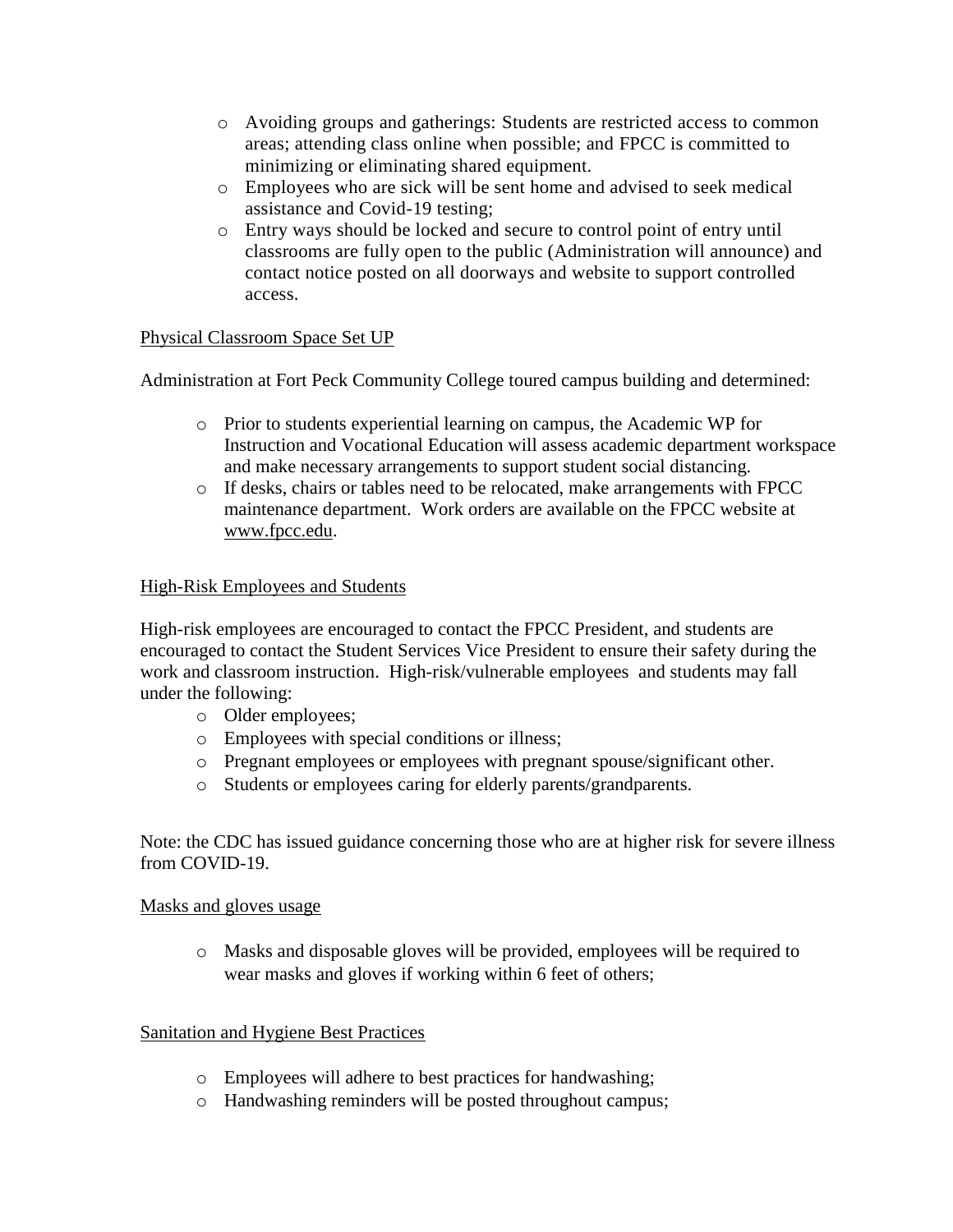o Regular sanitation of buildings.

## **Fall 2020**

How will your instructional programs for Fall 2020 be delivered? **On Campus**

**What is the anticipated length of your Fall 2020 academic term**? On Campus: 16 weeks

**What are the anticipated start and end dates for the Fall term?** Start Date: August  $24<sup>th</sup>$ ,  $2020$ End Date: December 11, 2020

#### **What steps are you taking to enforce social distancing on campus and protect student staff health?**

Fort Peck Community College is committed to providing quality education to constituents of the Fort Peck Indian Reservation. As previously mention, the institution has implemented social distance protocols during the summer 2020. These protocols will remain in effect for fall 2020, unless directed otherwise.

#### Social Distancing for classroom and office space

- o Six-foot separation: Adjusting desks and chairs to be six feet apart;
- o Avoiding groups and gatherings: Students are restricted access to common areas; attending class online when possible; and FPCC is committed to minimizing or eliminating shared equipment.
- o Employees who are sick will be sent home and advised to seek medical assistance and Covid-19 testing;
- o Entry ways should be locked and secure to control point of entry until classrooms are fully open to the public (Administration will announce) and contact notice posted on all doorways and website to support controlled access.

#### Physical Classroom Space Set UP

o Prior to students experiential learning on campus, the Academic WP for Instruction and Vocational Education will assess academic department workspace and make necessary arrangements to support student social distancing.